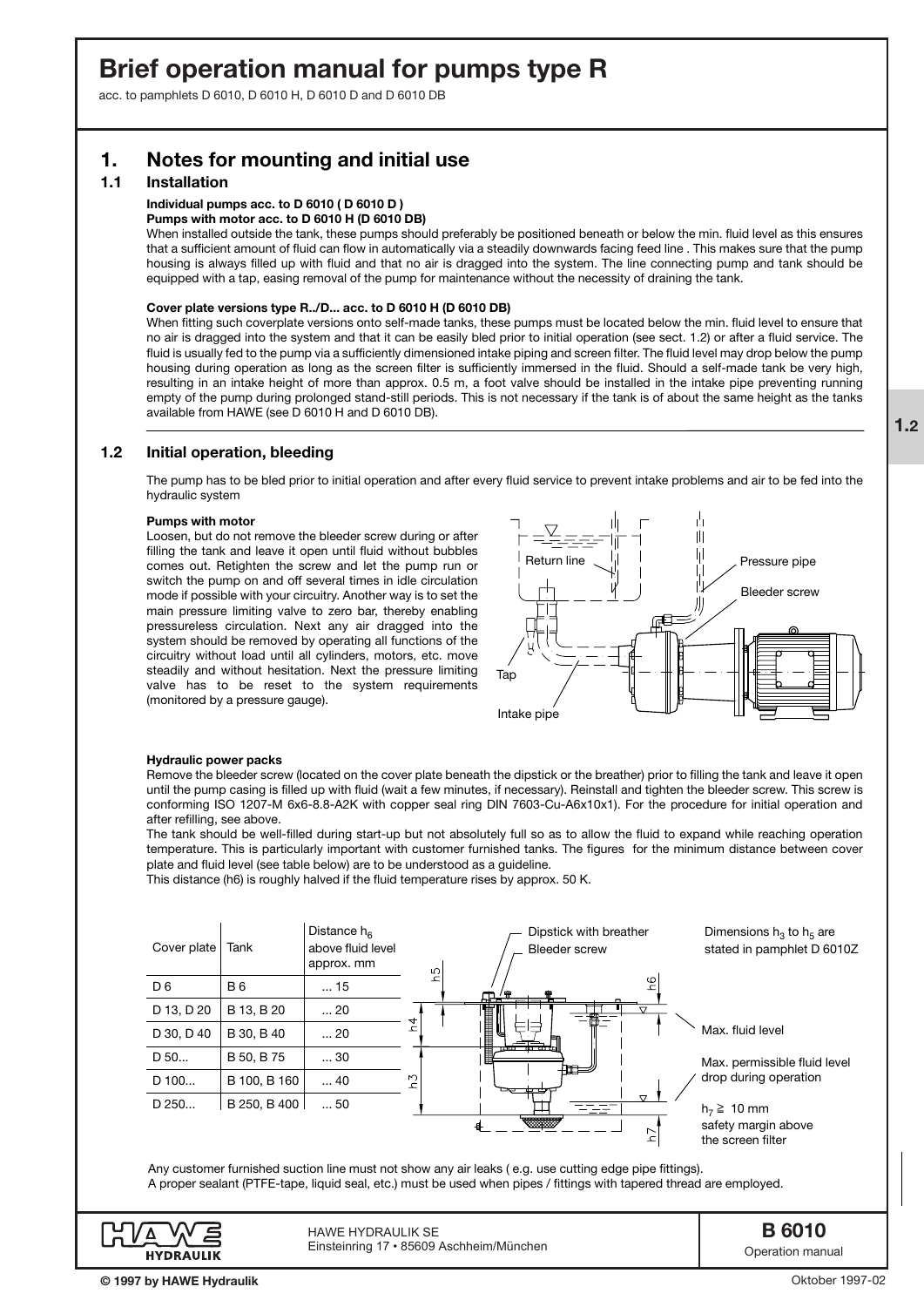## **2. Service**

The pumps type R and the valves being directly mounted onto the hydraulic power pack are almost maintenance free. Only the fluid level should be checked regularly, depending on operation conditions. The fluid should be changed every year as a general rule, but more frequently if tests show aging or contamination.

## **3. Spare parts**

Repairs (replacing service items) are possible by competent craftsmen. There are spare parts lists available (E 6010..), pls. state your pump type acc. to the label either on the pump or on the cover plate.